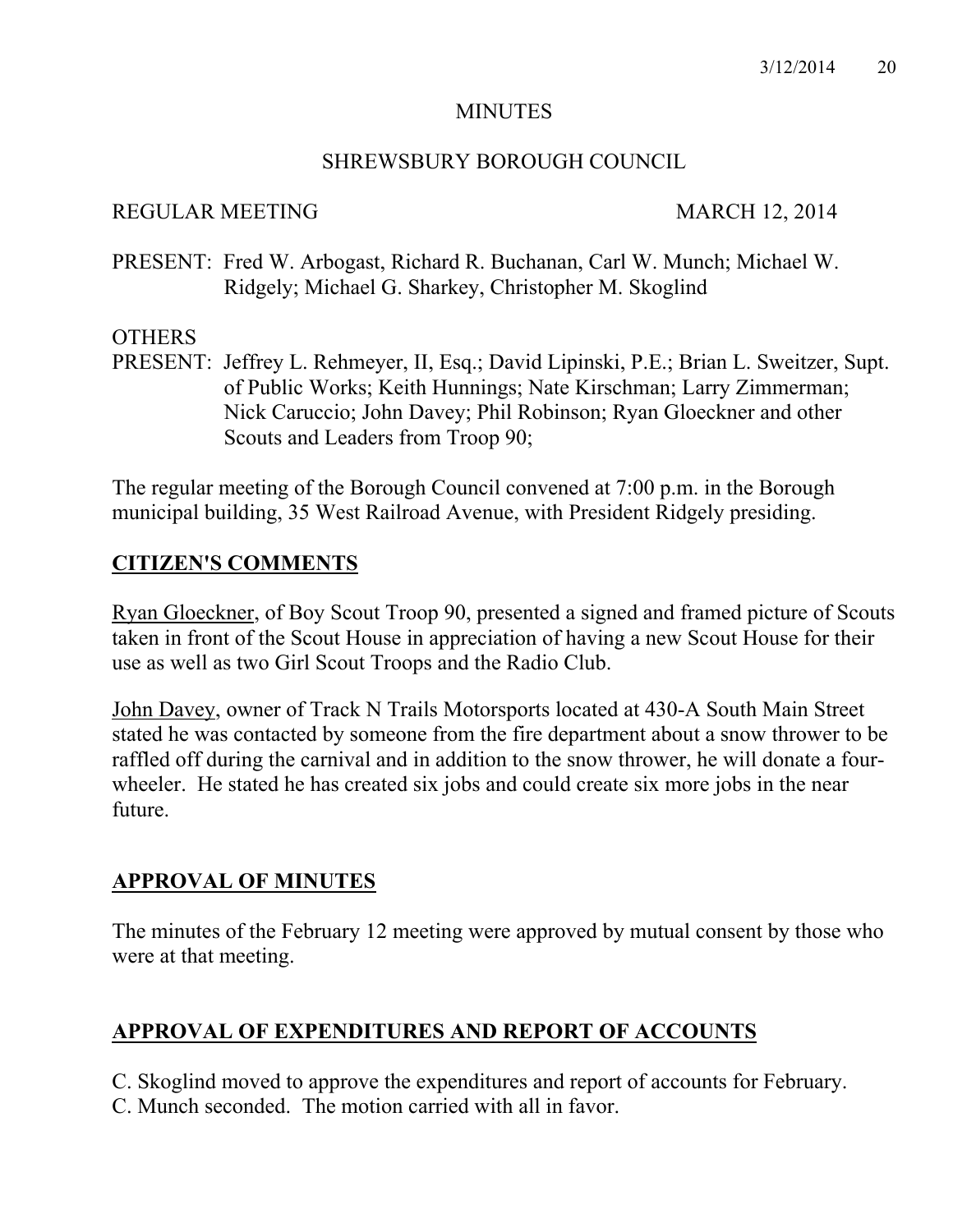# **BILL LIST**

The bill list for February was presented: General account: check numbers 12086 thru 12128; Water account: check numbers 5113 thru 5128; Sewer account: check numbers 4775 thru 4785: Highway Aid account: check numbers: check numbers 883 thru 885.

- C. Skoglind moved to approve the bill list for February, 2014.
- R. Buchanan seconded. The motion carried with all in favor.

# **APPROVAL OF PAYROLL REGISTER**

- F. Arbogast moved to approve the February 4 and 17 payroll registers.
- R. Buchanan seconded. The motion carried with all in favor.

# **SUBDIVISION & LAND DEVELOPMENT**

# 21 South Hill Street

The land development plan was reviewed by staff yesterday and as part of the Zoning Hearing Board's decision for the seven apartments, Council is to approve the type of fencing required on the north side of the property and the type of trees along the east side of the property. Phil presented a drawing showing the six foot high vinyl fence to be installed along the north side and the four foot high Eastern White Pine trees with ten foot centers to be installed along the east side.

C. Skoglind moved to approve the six foot high vinyl fence to be installed along the north side of the property and also the four foot high Eastern White Pine trees with ten foot centers to be installed along the east side as part of the Zoning Hearing Board's decision, as shown on the site plan dated February 14, 2014.

R. Buchanan seconded. The motion carried with all in favor.

M. Sharkey arrived at 7:18 p.m.

# **Codes Enforcement** – Keith Hunnings

Keith stated he issued five permits in February and there were some snow complaints about sidewalk and handicapped ramps not being cleared. The ordinance requiring snow and ice to be removed from sidewalks should be revised to give more enforcement power in getting the sidewalks cleared, not just levying a fine.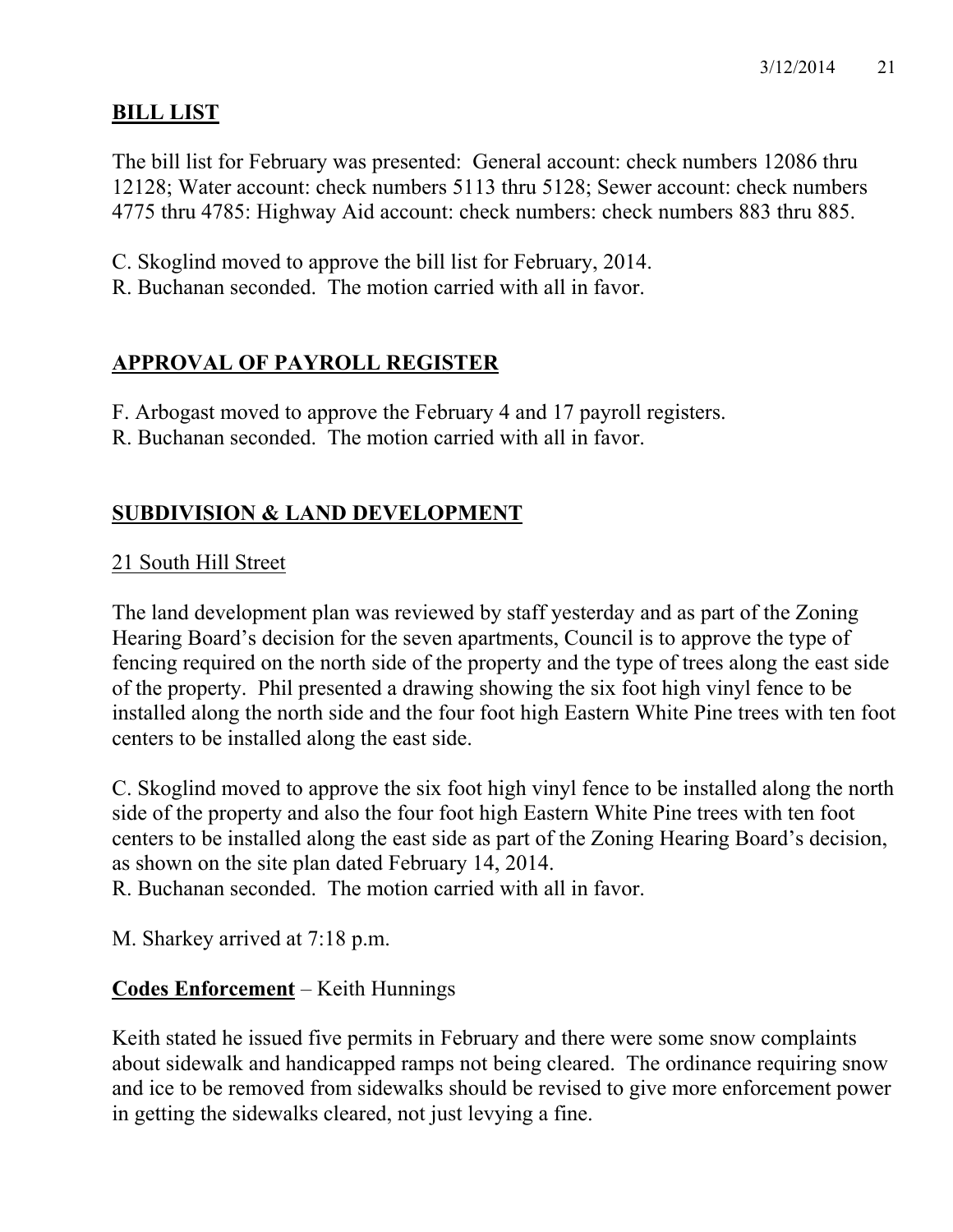# Memorandum of Understanding with the Soil Conservation District

The MOU was presented listing who is responsible for what action item and number 11 on page 4 allows for permits and other approvals to be withheld in one municipality when the individual requesting a permit is in violation in another jurisdiction.

# Wellhead Delegation

After discussion, the process will continue as in the past. If Keith receives a request for a questionable use in a wellhead protection zone, he consults with Supt. Sweitzer and if a variance or special exception is needed for that use, it proceeds to the Wellhead Protection Committee (Supt. Sweitzer is Chairman) and then to the Zoning Hearing Board.

# **Public Hearing for Ordinance #2014-1 Relating to Storm Water References**

The regular meeting was closed at 7:40 p.m. to open a public hearing for Ordinance #2014-1 removing prior references to storm water from the Zoning Ordinance and Subdivision and Land Development Ordinance. There was no public comment and the hearing was closed at 7:42 p.m. The regular meeting was re-opened.

C. Skoglind moved to adopt Ordinance #2014-1.

R. Buchanan seconded. Roll call vote:

| Arbogast: | yes, in favor |
|-----------|---------------|
| Buchanan  | yes, in favor |
| Munch     | yes, in favor |
| Skoglind  | yes, in favor |
| Sharkey   | yes, in favor |
| Ridgely   | yes, in favor |

# **Southern Regional Police Department** – Richard R. Buchanan

The new officers are learning the software system. The police report for January was highlighted by R. Buchanan. Stewartstown Borough residents are making positive comments to its Council. There was a burglary recently and an individual was identified the next day wearing the same apparel and was reported to the police. M. Sharkey mentioned a LaCrosse team was practicing in the parking lot adjacent to the playground in New Freedom and a complaint was received by the police department. Parents should contact the New Freedom Borough office to see if it's acceptable to use that parking lot in the future if the field is too wet.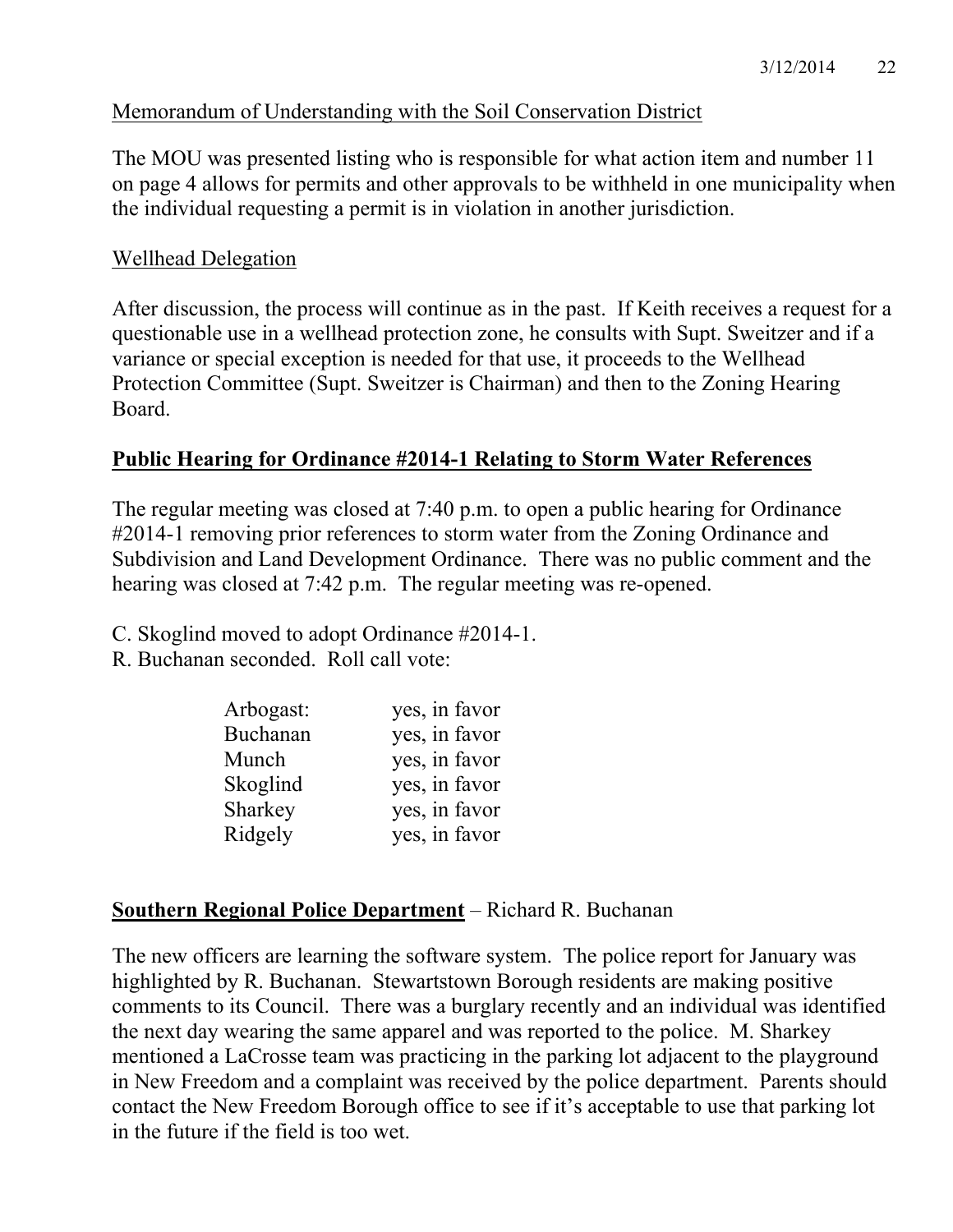# **Water & Sewer** – Richard R. Buchanan

# Smith and Blouse Wells and Re-Permitting

The Blouse Well report was submitted to the Susquehanna River Basin Commission. The letters to the property owners within a half mile radius went out on February 28. Almost \$125,000.00 on the Blouse and Smith Wells has been spent to date not counting the cost of the mailing and employees' time. Eng. Lipinski stated his firm knew a mailing had to be done two years ago but was told it was to the adjacent property owners and was then changed to all property owners within a half mile radius. Supt. Sweitzer recommended that R. Buchanan and anyone else who can go along attend the hearing for the permit renewals.

## Meadow Well

A meeting needs to be scheduled with the SRBC about the permit renewal for the Meadow Well that expires in 2019.

# Forest Lakes Sewer Meters and Memorandum of Understanding with York Water

The York Water Company will be supplying water to the Forest Lakes development by Memorial Day. The billing software company has made a few modifications to our system and the office will be able to download the readings electronically for The York Water Company customers that are currently entered by hand. R. Buchanan prepared a Memorandum of Understanding to be reviewed.

# Fire Suppression Public Protection Classification Program (PPC)

Supt. Sweitzer met with ISO (Insurance Standards Organization) with regards to the water system and fire hydrants. The Borough's water system has a Public Protection Classification of '4' which is good.

### Southern Farms Sewer Project

The next phase to be done is additional homes on Covington Drive and Strassburg Circle. Supt. Sweitzer asked to add Brandywine Drive to the project, since those homes also have problems with tree roots. The amount of \$210,000.00 was budgeted by the Municipal Authority and there are funds in the sewer reserves for these projects. Brandywine Drive will be included in the scope of work in order to get a more competitive bid. (Discussed further under Engineer's Report).

R. Buchanan moved to continue with the bid specification to include Brandywine Drive along with Covington Drive and Strassburg Circle.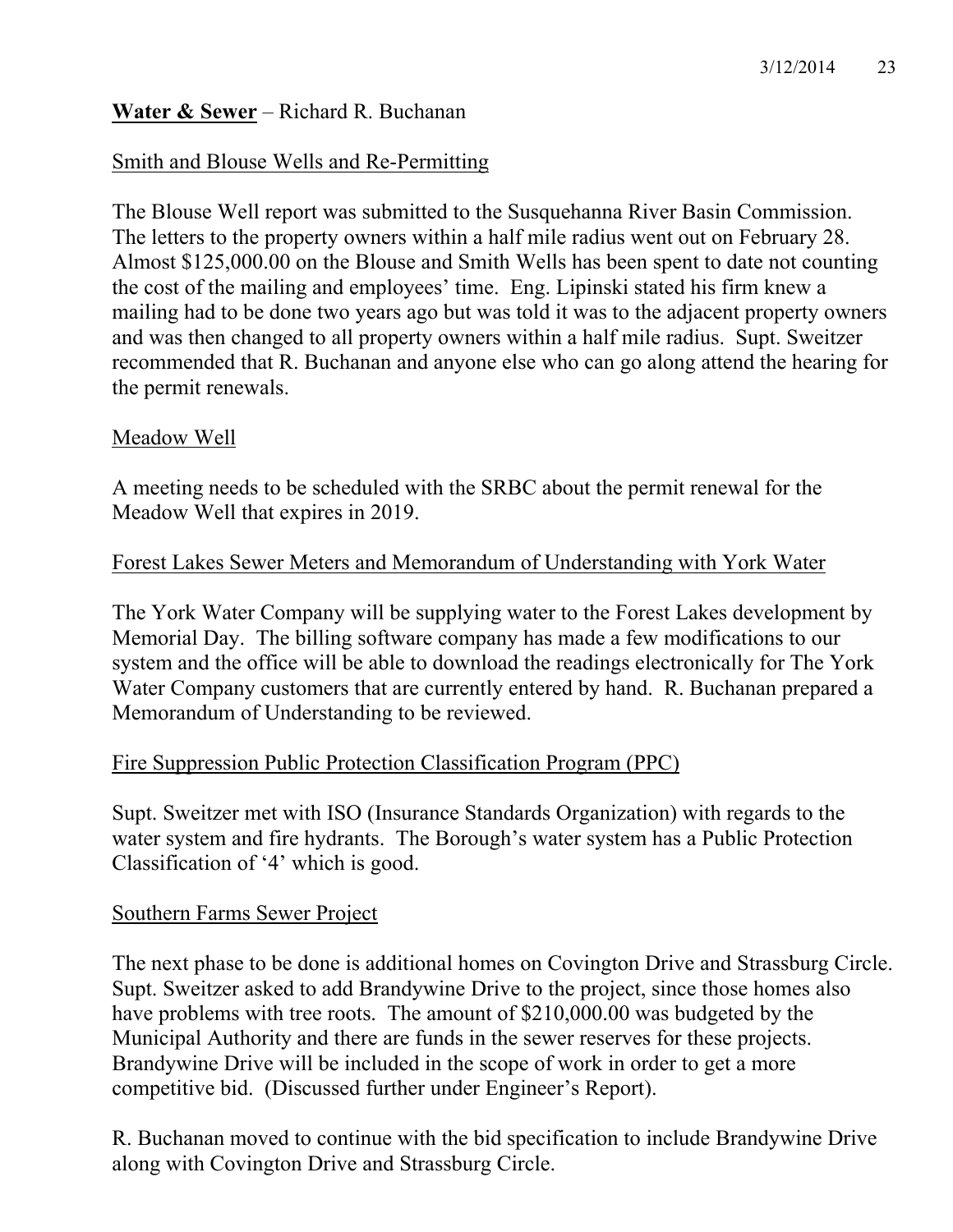F. Arbogast and M. Sharkey seconded. The motion carried with all in favor.

# **Public Roads & Lighting** – Michael G. Sharkey

#### Winter Snow Removal Costs

Supt. Sweitzer reported that the snow removal costs are over budget.

#### Columbia Gas Line Replacement

The gas lines will be replaced on North Sunset Drive, Linden Avenue, West Clearview Drive, and possibly North Main Street in 2015.

## **Public Lands, Buildings and Finance** – Christopher M. Skoglind

### Separation of Borough and Authority

C. Skoglind and R. Buchanan met to discuss the continued process of separating the Authority from the Borough financially and the goal is to be in a good position by June to start work on the 2015 budget.

## Sewer Zones for Breakdown of Major Repairs and Projects

Eight zones have been created and S. Shaw in the office is in the process of labeling each sewer customer as to which zone they are in for the purposes of breaking down the costs of major repairs and projects.

### **ENGINEER'S REPORT**

### Members 1<sup>st</sup> Federal Credit Union Plan

The plan can be signed and recorded.

#### Heathcote Glen II, Phase III

This portion of the development is located in Shrewsbury Township with just a small corner of one lot being in the Borough. There will be eight building lots and a detention pond. Township sewer EDUs will be used and Phil Robinson was told at yesterday's staff review that proof of those EDUs must be shown before the plan comes to Council, probably in April. The question arose at staff review whether eight wells should be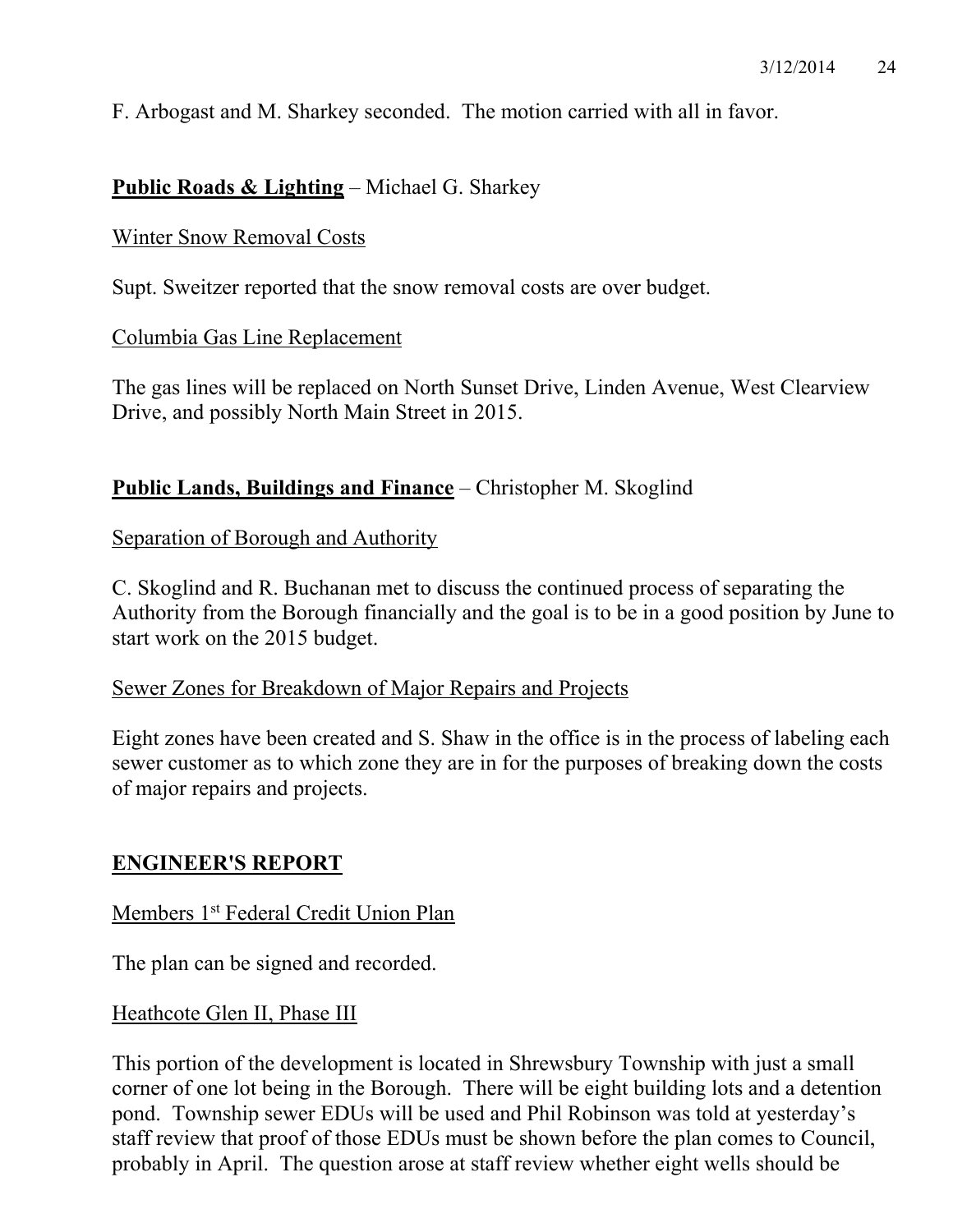drilled as opposed to finding a way to serve them with Borough water and not be in conflict with the PUC. It was noted that Supervisor Paul Solomon and Phil Robinson plan to attend the April Council meeting to address that issue. It was suggested that the water and sewer committee should meet with Paul and Phil prior to the next meeting.

# Liquidated Damages Clause in Contracts

These are damages that the parties agree to before a bid is presented and a contract is signed that keeps a project moving forward. Eng. Lipinski will draft a clause and send it to Council for review and approval at the April meeting. The clause will be included in the bid specifications for the Southern Farms sewer project.

## Truss Pipe Replacement

A pipe under Tolna Road is collapsing and this job will soon be put out for bids.

# **SOLICITOR'S REPORT**

# 95 East Forrest Avenue AutoZone

The Zoning Hearing Board denied the special exception request and the property owner has filed an appeal. The Borough has started the process to defend the appeal and the property owner may file another application to clarify some items that were questioned in the hearing decision. The current land development plan that has an extension until the July 9 meeting may need some adjustments depending on how the process proceeds.

# Traffic Sign Management

The Federal Highway Administration issued standards and compliance requirements for signs in 2009. Sol. Rehmeyer stated the deadline for municipalities to establish a sign management or assessment program is June 13.

# Water SCADA System

Sol. Rehmeyer is assisting Supt. Sweitzer with bidding questions regarding expansion of the system.

# PennDOT Payment of EDUs

The second check may be received by the end of March.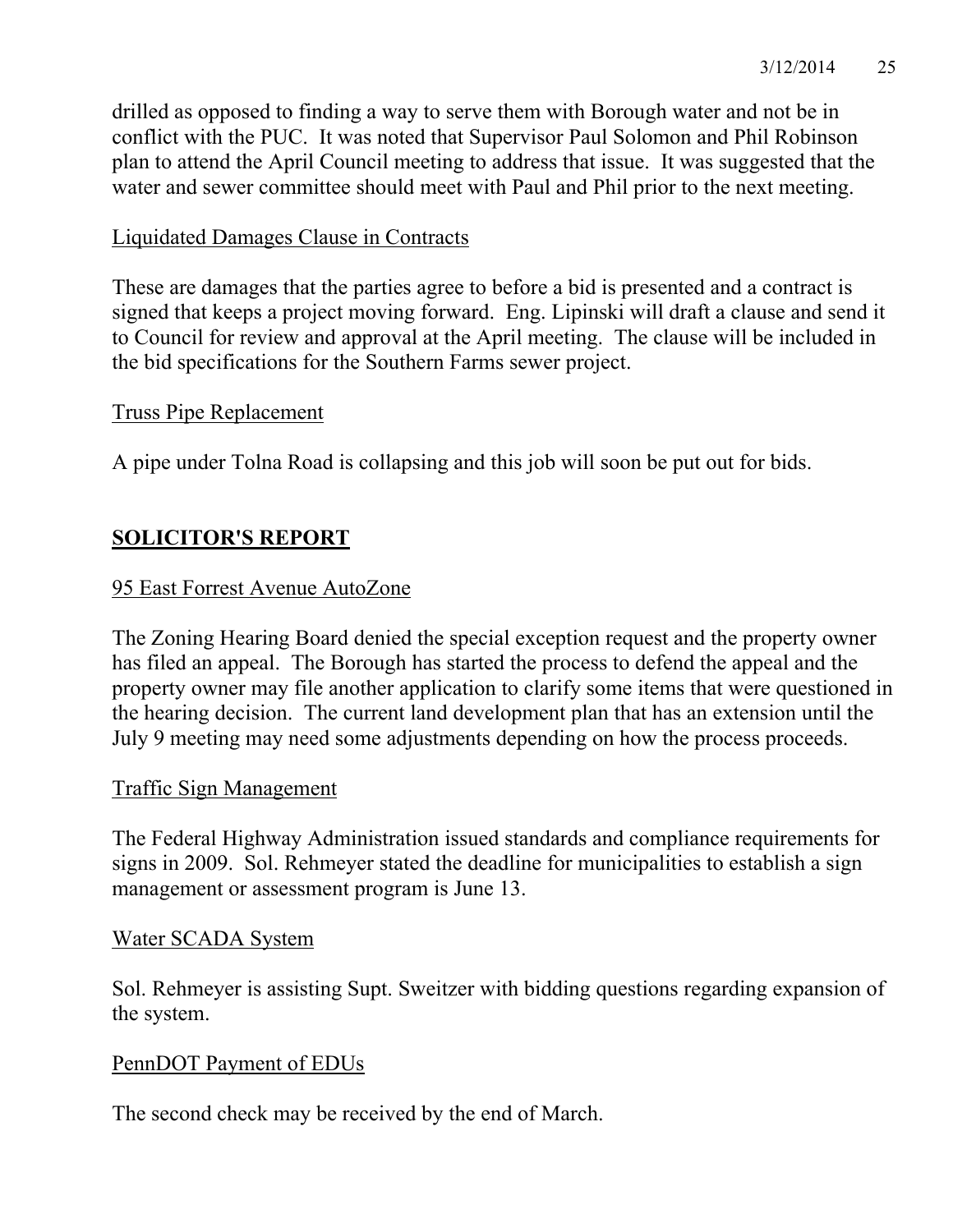# Municipal Night at the Ballpark

Invitations were sent out for Municipal Night at the Ballpark on Friday, May 9, sponsored by the CGA Law Firm.

# **Public Safety, Welfare and Personnel** – Fred W. Arbogast

Ron Rohrbaugh's Retirement

Ron's last day will be April 4 and there will be a luncheon at noon.

## Emergency Response Box Assignments

Fire Chief Myers, in a message dated March 5, advised that President Ridgely may sign the approval letter of the box assignments in the CAD system.

F. Arbogast moved to authorize President Ridgely to sign the approval letter to be sent back to the County Emergency Services Offices. C. Skoglind seconded. The motion carried with all in favor.

# 5K & Kids Fun Run

The Shrewsbury Christian Academy is having a 5K & Kids Fun Run on Saturday, April 12, starting at Miller Park in the Township and traveling on roads both in the Borough and the Township. A copy of the insurance certificate that was supplied to the Township was enclosed in the packet.

F. Arbogast moved to acknowledge the event and that a certificate of insurance naming the Borough as an additional insured be provided as well as contacting the appropriate authorities to help with traffic control, etc.

R. Buchanan seconded. The motion carried with all in favor.

# **Secretary's Report** – Cindy L. Bosley

The next York County Boroughs Association meeting is March 27 in Dallastown. Eng. Lipinski will be a speaker.

# **York Adams Tax Bureau** – Michael G. Sharkey

The Finance Committee met on February 12. The definition of unallocated funds entails all monies received by a tax collector are unallocated funds until the individual